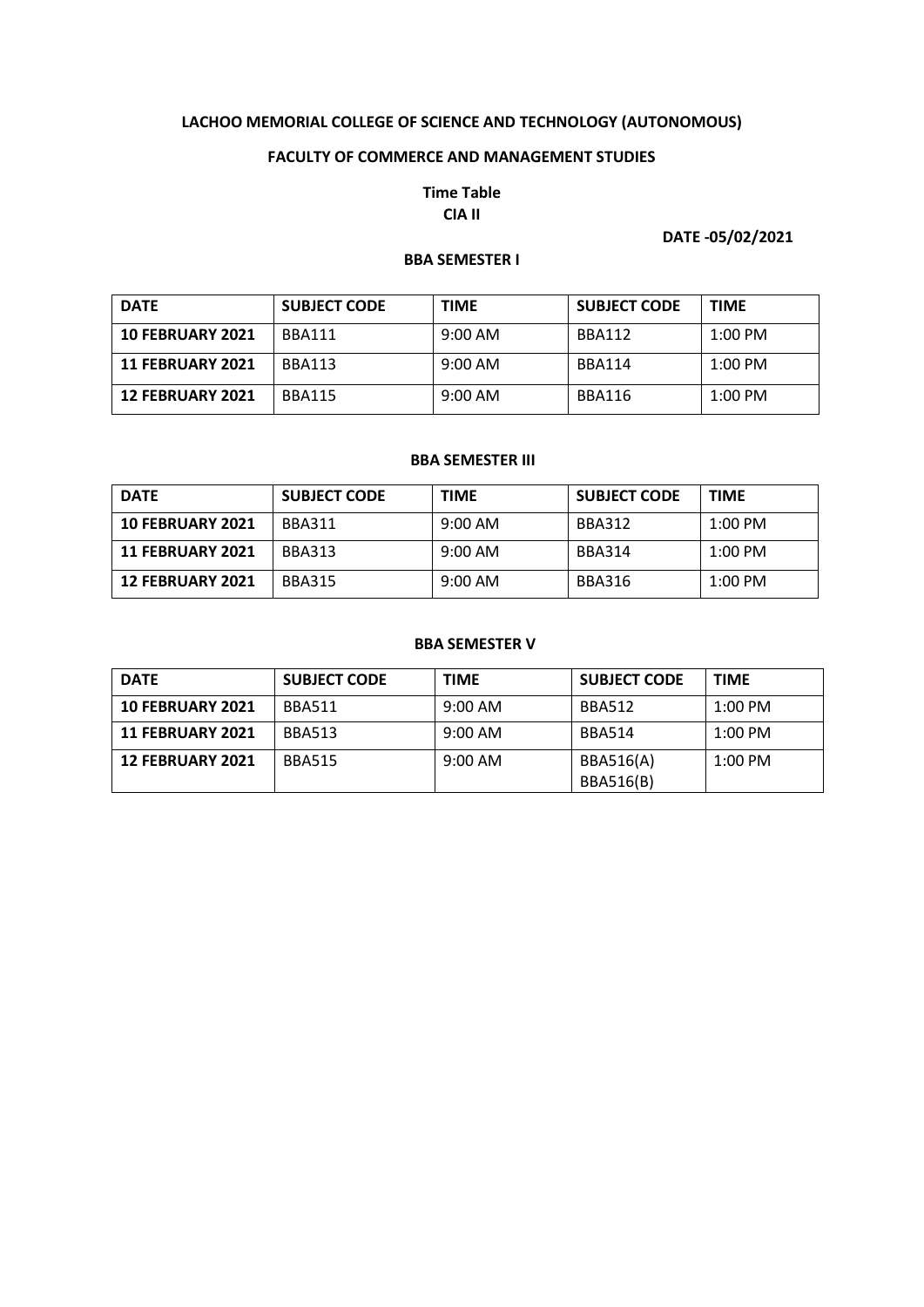#### **FACULTY OF COMMERCE AND MANAGEMENT STUDIES**

## **Time Table CIA II**

## **DATE -05/02/2021**

#### **BCOM SEMESTER I**

| <b>DATE</b>             | <b>SUBJECT CODE</b> | <b>TIME</b> | <b>SUBJECT CODE</b> | <b>TIME</b> |
|-------------------------|---------------------|-------------|---------------------|-------------|
| <b>10 FEBRUARY 2021</b> | BCOM111             | 9:00 AM     | BCOM112             | $1:00$ PM   |
| <b>11 FEBRUARY 2021</b> | BCOM113             | $9:00$ AM   | BCOM114             | $1:00$ PM   |
| <b>12 FEBRUARY 2021</b> | BCOM115             | $9:00$ AM   |                     |             |
|                         | (ENGLISH)           |             |                     |             |
|                         | BCOM115 (HINDI)     |             |                     |             |

## **BCOM SEMESTER III**

| <b>DATE</b>             | <b>SUBJECT CODE</b> | <b>TIME</b>       | <b>SUBJECT CODE</b> | <b>TIME</b> |
|-------------------------|---------------------|-------------------|---------------------|-------------|
| <b>10 FEBRUARY 2021</b> | BCOM311             | $9:00 \text{ AM}$ | BCOM312             | $1:00$ PM   |
| <b>11 FEBRUARY 2021</b> | BCOM313             | $9:00 \text{ AM}$ | BCOM314             | $1:00$ PM   |
| <b>12 FEBRUARY 2021</b> | BCOM315             | $9:00 \text{ AM}$ |                     |             |

#### **BCOM SEMESTER V**

| <b>DATE</b>             | <b>SUBJECT CODE</b> | <b>TIME</b>       | <b>SUBJECT CODE</b> | <b>TIME</b> |
|-------------------------|---------------------|-------------------|---------------------|-------------|
| <b>10 FEBRUARY 2021</b> | BCOM511             | $9:00 \text{ AM}$ | BCOM512             | $1:00$ PM   |
| <b>11 FEBRUARY 2021</b> | <b>BCOM513</b>      | $9:00 \text{ AM}$ | <b>BCOM514</b>      | $1:00$ PM   |
| <b>12 FEBRUARY 2021</b> | <b>BCOM515(A)</b>   | $9:00 \text{ AM}$ |                     |             |
|                         | <b>BCOM515(B)</b>   |                   |                     |             |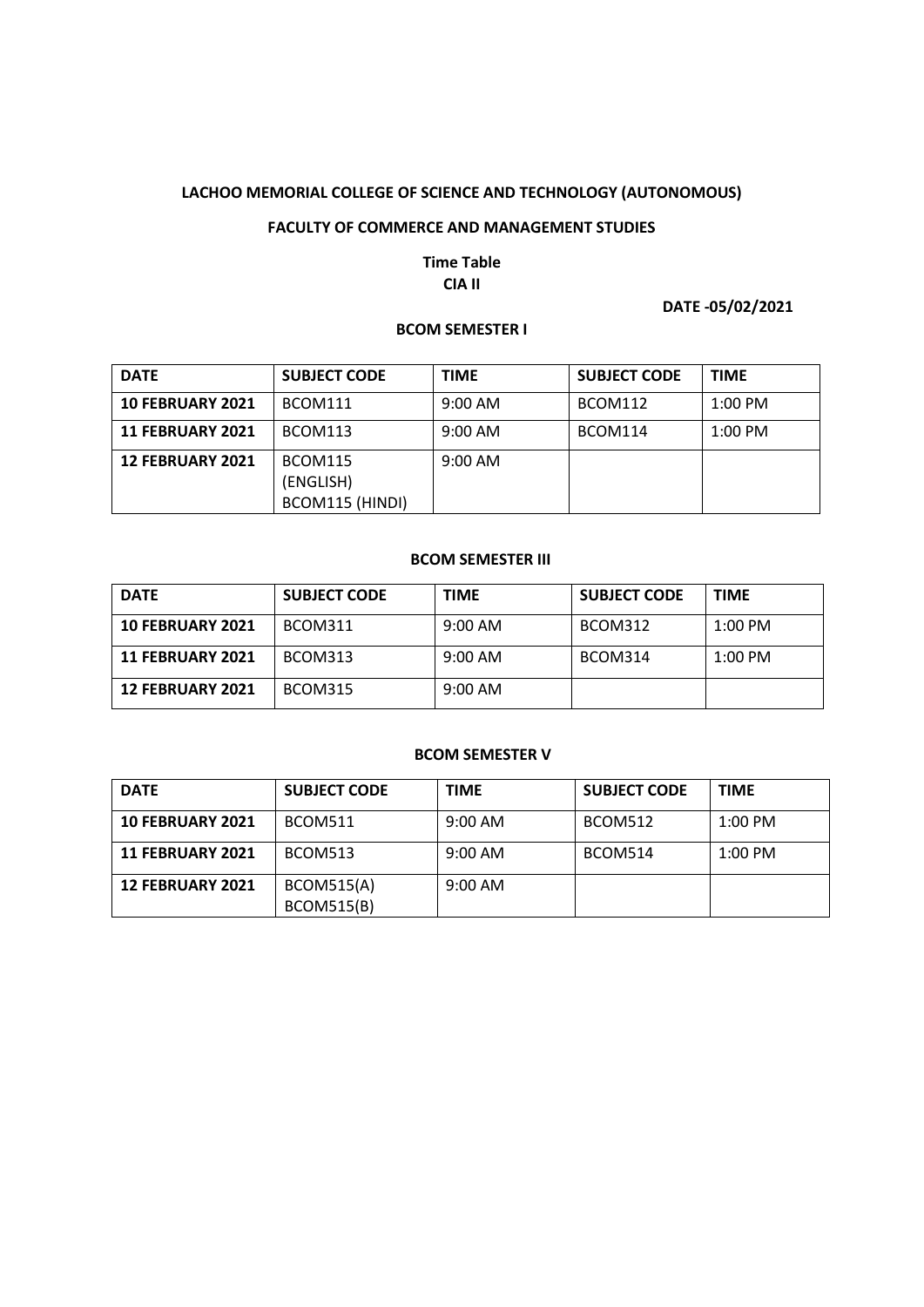## **FACULTY OF COMMERCE AND MANAGEMENT STUDIES**

## **Time Table CIA II**

## **DATE -05/02/2021**

| <b>MBA SEMESTER III</b> |                     |                   |                     |                   |  |
|-------------------------|---------------------|-------------------|---------------------|-------------------|--|
| <b>DATE</b>             | <b>SUBJECT CODE</b> | <b>TIME</b>       | <b>SUBJECT CODE</b> | <b>TIME</b>       |  |
| <b>10 FEBRUARY 2021</b> | <b>MBA311</b>       | 9:00 AM           | <b>MBA312</b>       | $1:00$ PM         |  |
| <b>11 FEBRUARY 2021</b> | MBAHRM101           | $9:00$ AM         | MBAHRM102           | $1:00$ PM         |  |
| <b>12 FEBRUARY 2021</b> | MBAFM101            | $9:00$ AM         | MBAFM102            | $1:00 \text{ PM}$ |  |
| <b>13 FEBRUARY 2021</b> | MBAIB101            | $9:00 \text{ AM}$ | MBAIB102            | $1:00$ PM         |  |
| <b>14 FEBRUARY 2021</b> | MBAMM101            | $9:00$ AM         | MBAMM102            | $1:00$ PM         |  |